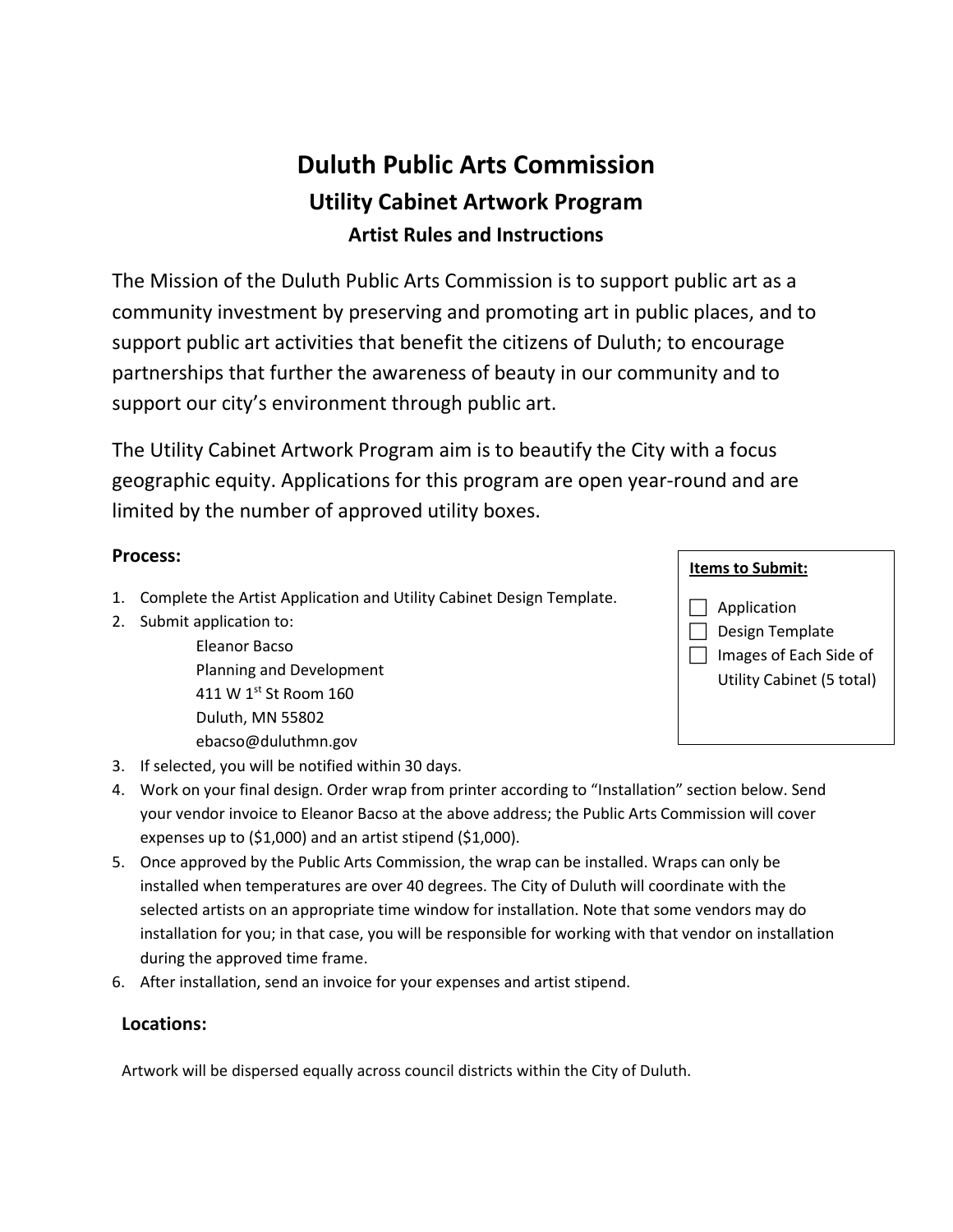### **Eligible Proposals and Evaluation Factors:**

Pre-selected utility boxes will be available throughout Duluth. DPAC's goal is to enliven neighborhoods throughout Duluth with positive imagery.

- 1. Artwork which is memorable, positive, thought-provoking, enduring, and communicates a unique vision or perspective.
- 2. Artwork which recognizes and fosters diverse social, cultural, and historical values must not be appropriated.
- 3. Artists should reside within 25 miles of Duluth.
- 4. Artists must submit renderings based on the enclosed template and should include all sides. Note: actual boxes may be a different size or shape so your design may require adjustment after approval.
- 5. Artwork in draft must closely resemble the art that will be installed on the box.
- 6. Applicants must measure their assigned box in order to prepare final designs.
- 7. Artist signature must not exceed 3"x5" in actual size.
- 8. All final wraps will become City property. There is no guarantee of how long the artwork may remain on box due to maintenance or replacement.

Proposals will be ineligible if they involve:

- o A breach of intellectual property rights (all artwork must be original)
- o Trademarks, brands, business names, logos, or copyrighted images.
- o Anything harmful to a third party
- o Majority of proposal consisting of dark colors (dark colors can overheat a box)
- o Offensive text or images

It is the responsibility of the Artist to identify information in their responses they consider confidential and, to the extent that the City agrees with that designation, such information will be held in strict confidence.

#### **Installation:**

If selected, artists need to ensure they measure all sides of box, and note any labels, handles, indents, or attachments. Work with your vendor to confirm size and resolution of digital images. **Make sure to order a wrap on 3M Anti-Graffiti Vinyl.**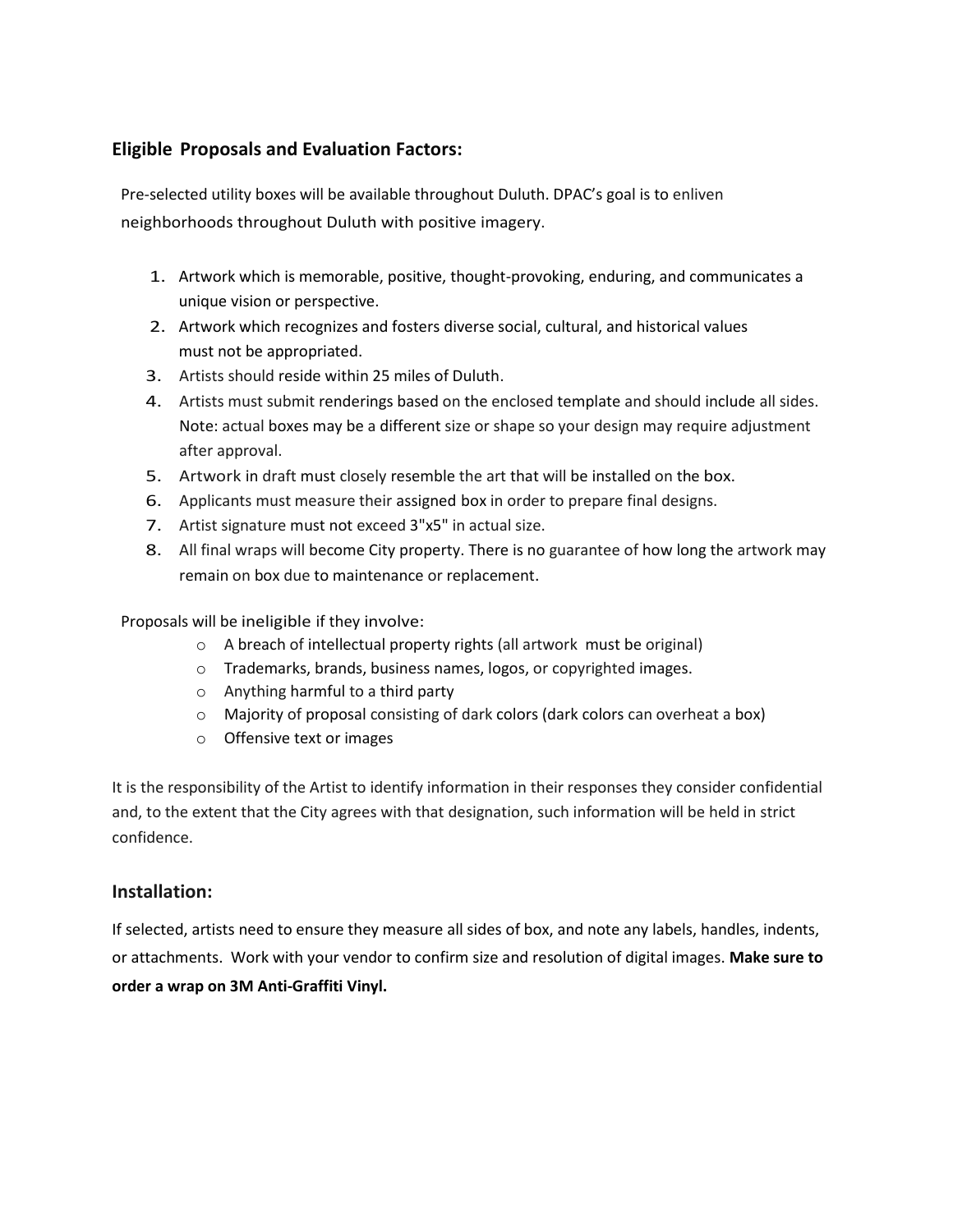#### **Local vendors include:**

Elite Tinting & Graphics 4114 W. Superior St. Duluth, MN 55807 [info@elitetintingandgraphics.com](mailto:info@elitetintingandgraphics.com) 218-628-3008

Graphic FX Signworks 10 W 1st St, Duluth, Minnesota 55802 218-522-4585

Duluth Sign 116 W. Superior St. Duluth, MN 218-722-2569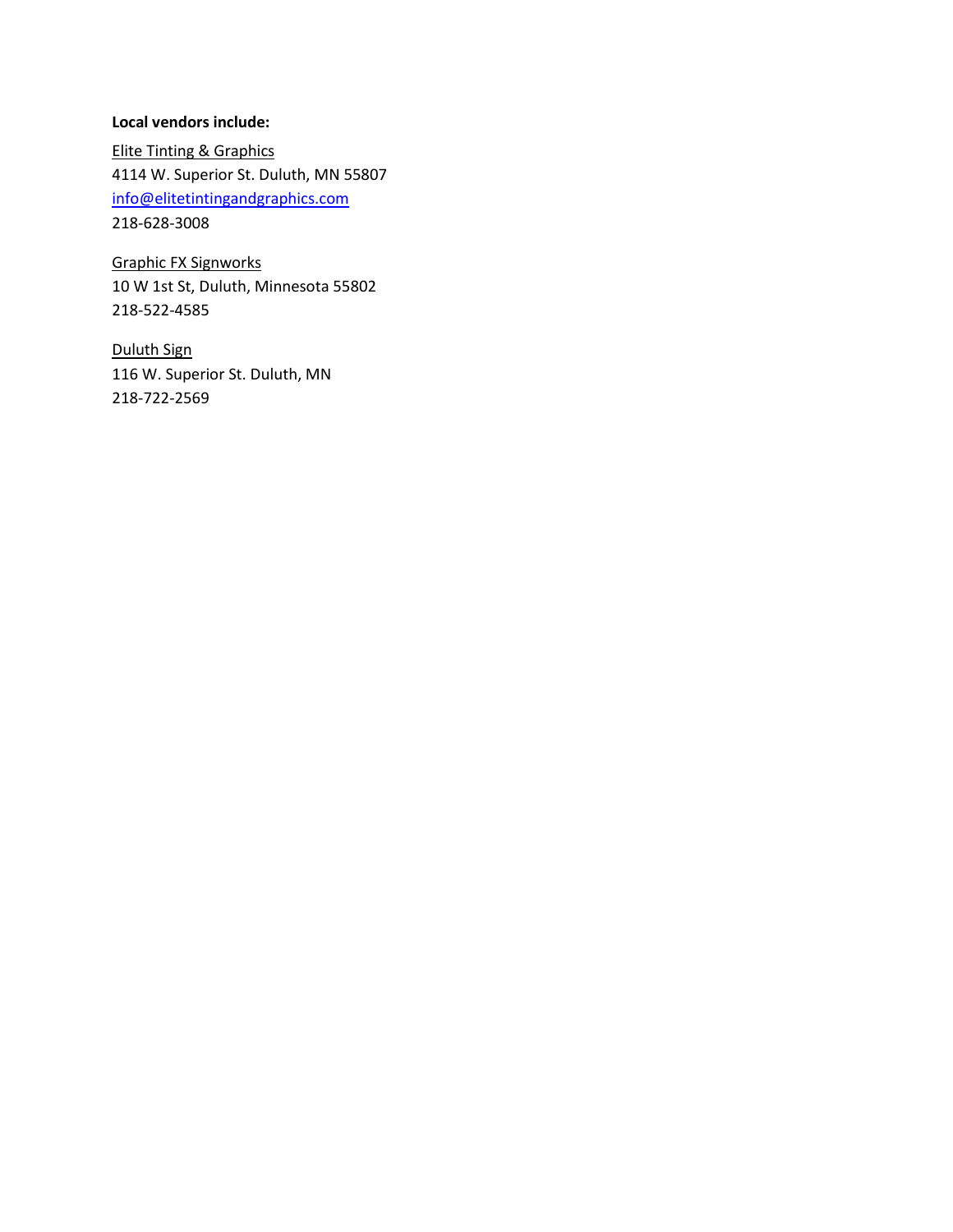## **Artist Application for Utility Cabinet Artwork**

Name:

Address:

Email:

Phone:

Name of School or Organization (if applicable):

Date Submitted:

Desired box location (Please indicate which Duluth neighborhood,

the City will let you know if your preferred location isn't

available):

**Please share a brief bio of yourself:** 

**Artist statement:**